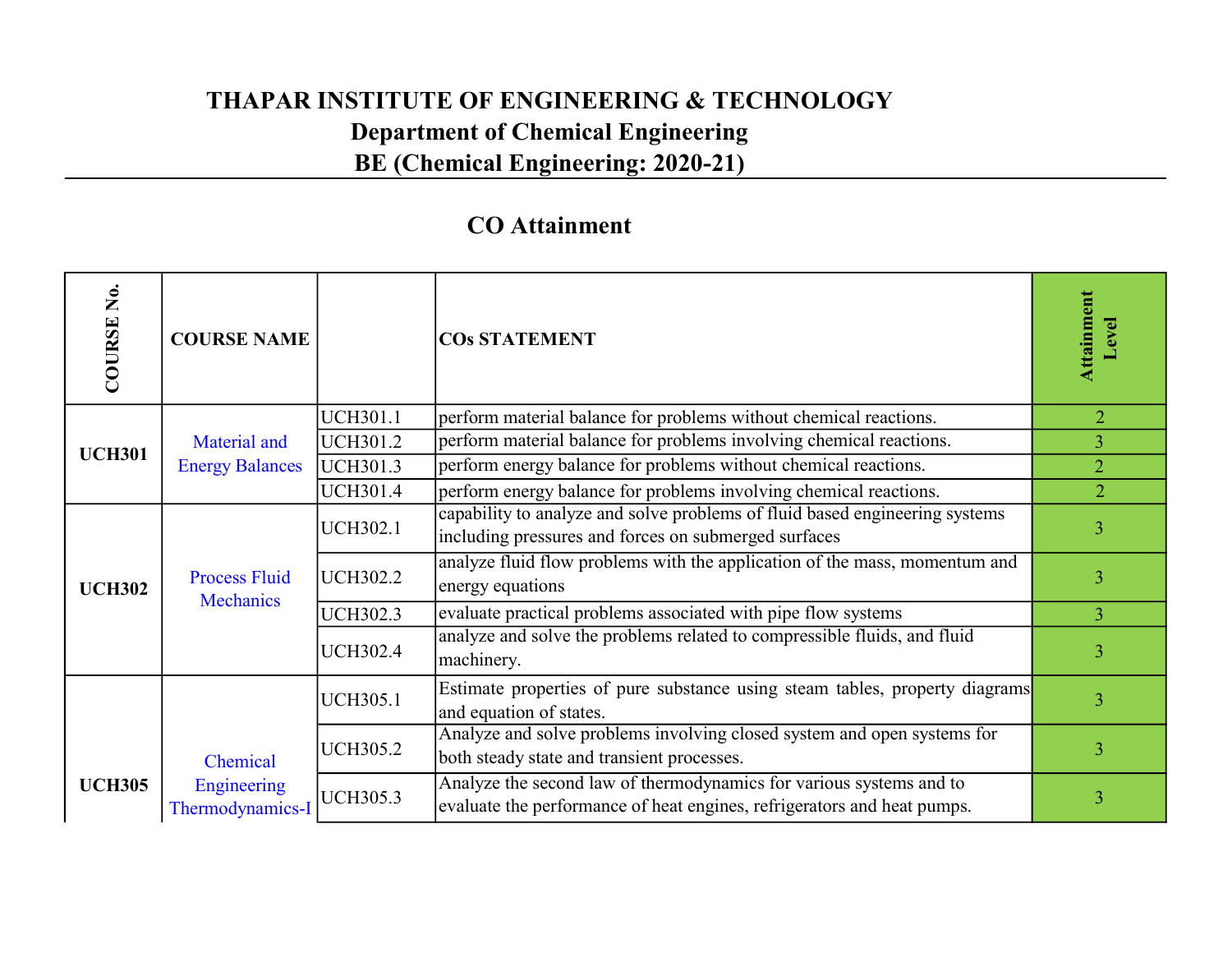| COURSE No.    | <b>COURSE NAME</b>                        |                 | <b>COS STATEMENT</b>                                                                                                | Attainment<br>Level |  |
|---------------|-------------------------------------------|-----------------|---------------------------------------------------------------------------------------------------------------------|---------------------|--|
|               |                                           | <b>UCH305.4</b> | Analyze the performance of various power cycles and to identify methods for<br>improving thermodynamic performance. | $\overline{2}$      |  |
|               |                                           | <b>UCH305.5</b> | Analyze and solve problems involving non-reacting gas mixtures                                                      | $\overline{2}$      |  |
|               | Chemical                                  | <b>UCH408.1</b> | apply fundamental concepts of thermodynamics to engineering applications.                                           | 3                   |  |
| <b>UCH408</b> | Engineering<br>Thermodynamics-II UCH408.3 | <b>UCH408.2</b> | estimate thermodynamic properties of substances in gas and liquid states.                                           | $\overline{3}$      |  |
|               |                                           |                 | estimate thermodynamic parameters for solutions, vapor-liquid equilibria and<br>chemical reaction equilibria.       | 3                   |  |
|               |                                           | <b>UCH408.4</b> | determine efficiency/coefficient of performance of thermodynamic cycles.                                            | 3                   |  |
|               |                                           | <b>UCH402.1</b> | solve conduction, convection and radiation problems                                                                 | $\overline{3}$      |  |
| <b>UCH402</b> | <b>HEAT TRANSFER UCH402.2</b>             |                 | design and analyse the performance of heat exchangers                                                               | $\overline{3}$      |  |
|               |                                           | <b>UCH402.3</b> | design and analyse the performance of evaporators & condensers                                                      | $\overline{3}$      |  |
| <b>UCH502</b> |                                           | <b>UCH502.1</b> | solve problems related to diffusion and interphase mass transfer and mass<br>transfer equipments                    | $\overline{2}$      |  |
|               | <b>Mass Transfer-I</b>                    | <b>UCH502.2</b> | perform design calculation related to absorption and humidification.                                                | 3 <sup>1</sup>      |  |
|               |                                           | <b>UCH502.3</b> | solve problems related to drying and crystallization                                                                | 3 <sup>1</sup>      |  |
|               |                                           | <b>UCH502.4</b> | Design different types of pressure vessels                                                                          | $\overline{3}$      |  |
|               |                                           | <b>UCH501.1</b> | develop rate laws for homogeneous reactions.                                                                        | $\overline{3}$      |  |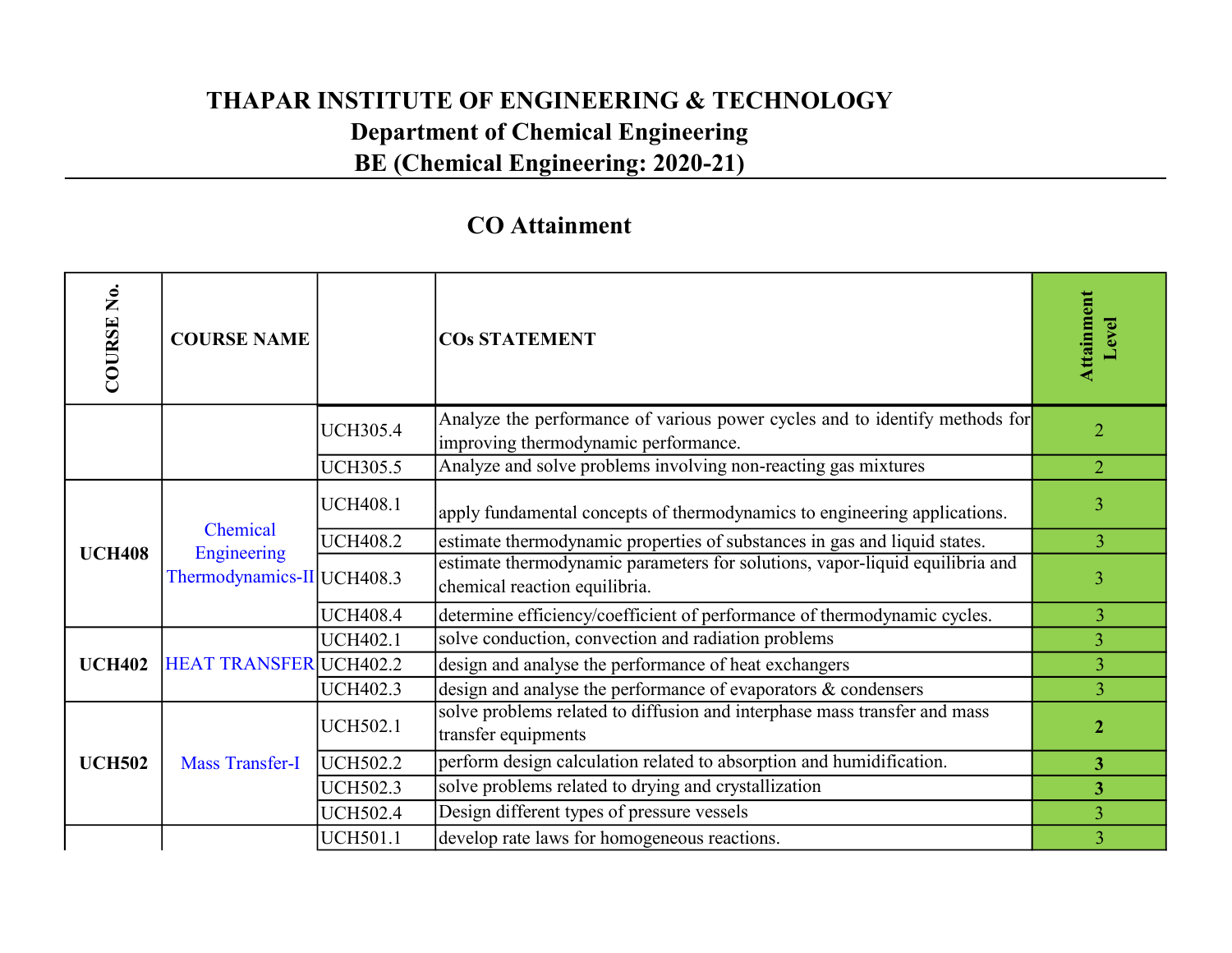| COURSE No.    | <b>COURSE NAME</b>           |                 | <b>COS STATEMENT</b>                                                                                                      | Attainment<br>Level     |
|---------------|------------------------------|-----------------|---------------------------------------------------------------------------------------------------------------------------|-------------------------|
|               |                              | <b>UCH501.2</b> | analyze batch reactor data by integral and differential methods.                                                          | $\overline{2}$          |
| <b>UCH501</b> | Chemical Reaction   UCH501.3 |                 | design ideal reactors for homogeneous single and multiple reactions.                                                      | $\overline{3}$          |
|               | <b>Engineering-I</b>         | <b>UCH501.4</b> | select the appropriate type reactor/scheme.                                                                               | $\overline{3}$          |
|               |                              | <b>UCH501.5</b> | demonstrate the temperature effect on reaction rate and design non-isothermal<br>reactors                                 | $\overline{2}$          |
|               |                              | <b>UCH503.1</b> | quantify and analyze the pollution load.                                                                                  | 3                       |
|               | <b>Industrial Pollution</b>  | <b>UCH503.2</b> | analyze/design of suitable treatment for wastewater                                                                       | $\overline{3}$          |
| <b>UCH503</b> | Abatement                    | <b>UCH503.3</b> | model the atmospheric dispersion of air pollutants.                                                                       | $\overline{3}$          |
|               |                              | <b>UCH503.4</b> | Selection and design of air pollution control devices.                                                                    | 3                       |
|               |                              | <b>UCH503.5</b> | analyze the characteristics of solid waste and its handling $\&$ management.                                              | 3                       |
|               | Process                      | <b>UCH506.1</b> | set up a model, analyse and solve the first and second order system for its<br>dynamic behaviour                          | $\overline{\mathbf{3}}$ |
| <b>UCH506</b> | Instrumentation and UCH506.2 |                 | evaluate the process stability in Laplace domain                                                                          | 3 <sup>1</sup>          |
|               | Control                      | <b>UCH506.3</b> | design control system using frequency response analysis                                                                   | 3 <sup>1</sup>          |
|               |                              | <b>UCH506.4</b> | identify advanced control techniques for chemical process.                                                                | $\overline{3}$          |
|               |                              | <b>UCH405.1</b> | analyze the energy scenario of the world.                                                                                 | $\overline{3}$          |
|               |                              | <b>UCH405.2</b> | carry out a comparative analysis of different types of coal, including their<br>treatment, liquefaction and gasification. | $\overline{2}$          |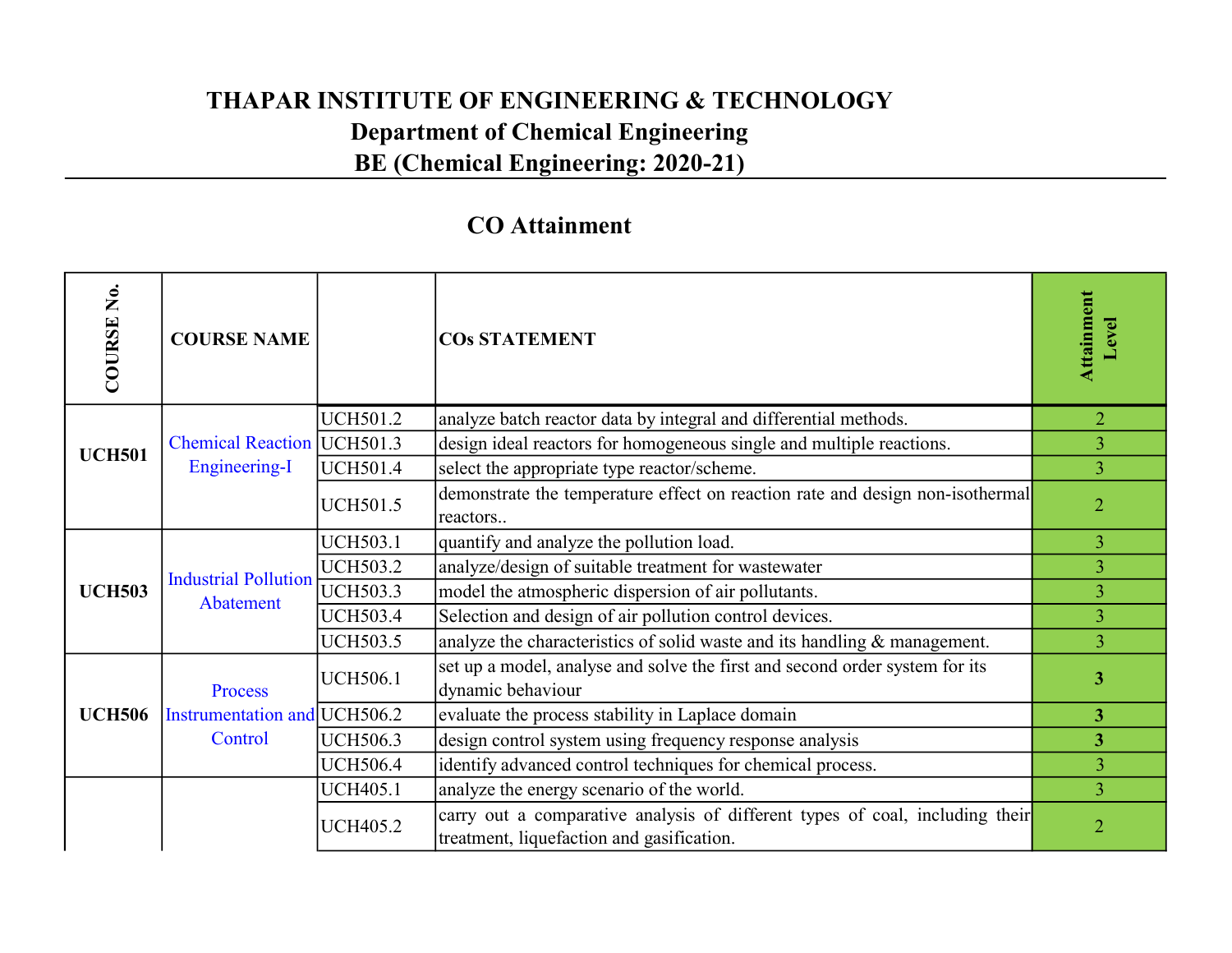| COURSE No.                                                              | <b>COURSE NAME</b>                 |                 | <b>COS STATEMENT</b>                                                                             | Attainment<br>Level |  |
|-------------------------------------------------------------------------|------------------------------------|-----------------|--------------------------------------------------------------------------------------------------|---------------------|--|
| <b>UCH405</b>                                                           | <b>Energy Resources</b>   UCH405.3 |                 | compare the liquid and gaseous fuels sourced from petroleum including their<br>characterization. | $\overline{2}$      |  |
|                                                                         |                                    | <b>UCH405.4</b> | analyze the potential of alternate energy sources and their scope and<br>limitations.            | $\overline{2}$      |  |
|                                                                         |                                    | <b>UCH405.5</b> | solve energy related problems related to combustion and non-combustion.                          | $\overline{2}$      |  |
|                                                                         |                                    | <b>UCH601.1</b> | predict the conversion in a non-ideal reactor using tracer information.                          | 3 <sup>1</sup>      |  |
| <b>UCH601</b>                                                           | <b>Chemical Reaction  UCH601.2</b> |                 | design reactors for fluid-solid reactions.                                                       | 3 <sup>1</sup>      |  |
|                                                                         | Engineering-II                     | <b>UCH601.3</b> | design reactors for catalytic reactions.                                                         | 3 <sup>1</sup>      |  |
|                                                                         |                                    | <b>UCH601.4</b> | design towers for gas-liquid reactions with and without mass transfer<br>considerations.         | $\overline{3}$      |  |
|                                                                         |                                    | <b>UCH602.1</b> | use the phase equilibrium concepts in mass transfer related problems.                            | 3 <sup>1</sup>      |  |
| <b>UCH602</b>                                                           | <b>Mass Transfer-II</b>            | UCH602.2        | solve problems related to adsorption.                                                            | 3 <sup>1</sup>      |  |
|                                                                         |                                    | <b>UCH602.3</b> | solve problems related to liquid-liquid and solid-liquid extraction.                             | 3 <sup>1</sup>      |  |
|                                                                         |                                    | <b>UCH602.4</b> | design different types of mass transfer equipment.                                               | $\overline{2}$      |  |
|                                                                         |                                    | <b>UCH603.1</b> | analyze heat, mass, and momentum transport in a process.                                         | $\overline{3}$      |  |
| $\Gamma$ $\Gamma$ $\Gamma$ $\Gamma$ $\Gamma$ $\Gamma$ $\Gamma$ $\Gamma$ | <b>Transport</b>                   | <b>UCH603.2</b> | formulate problems along with appropriate boundary conditions.                                   | $\overline{3}$      |  |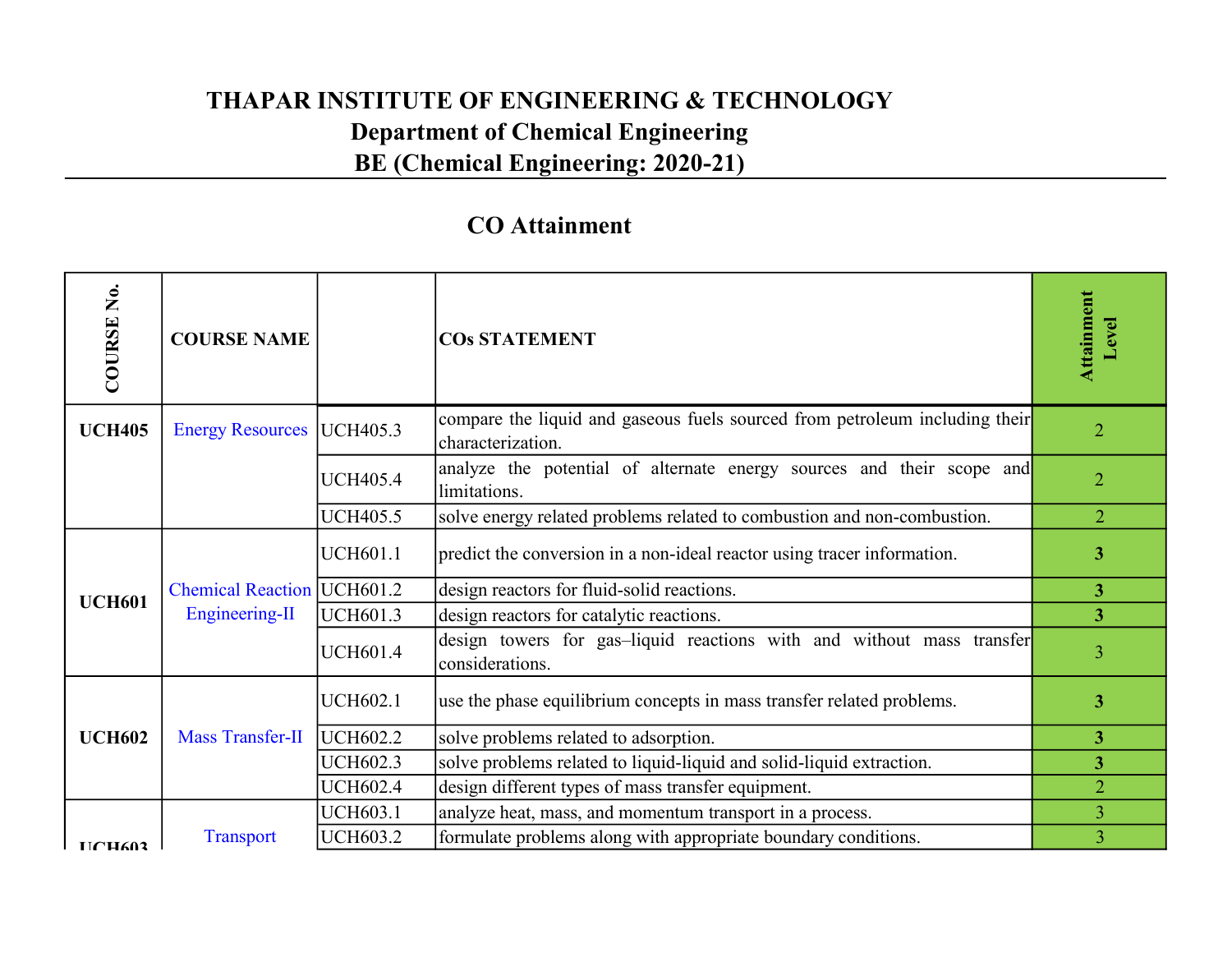| COURSE No.     | <b>COURSE NAME</b>                              |                 | <b>COS STATEMENT</b>                                                                                                                                                 | Attainment<br><b>Level</b> |
|----------------|-------------------------------------------------|-----------------|----------------------------------------------------------------------------------------------------------------------------------------------------------------------|----------------------------|
| <u>UVIIVVJ</u> | Phenomena                                       | <b>UCH603.3</b> | develop steady and transient solution for problems involving heat, mass, and<br>momentum transport.                                                                  | 3                          |
|                |                                                 | <b>UCH605.1</b> | calculate the requirements of water and air and their applications as utilities.                                                                                     | $\overline{\mathbf{3}}$    |
| <b>UCH605</b>  | Process Utility and<br><b>Industrial Safety</b> | <b>UCH605.2</b> | calculate the steam requirement and its applications as utility.                                                                                                     | $\overline{2}$             |
|                |                                                 | <b>UCH605.3</b> | evaluate and apply the various risk assessment methods in industries.                                                                                                | $\overline{\mathbf{3}}$    |
|                |                                                 | <b>UCH605.4</b> | do the hazard analysis for different industries using HAZOP.                                                                                                         |                            |
|                |                                                 | <b>UCH802.1</b> | analyze physical and chemical phenomena involved in various process.                                                                                                 | $\overline{\mathbf{3}}$    |
| <b>UCH802</b>  | <b>Process Modeling</b><br>and Simulation       | <b>UCH802.2</b> | develop mathematical models for various chemical processes.                                                                                                          | $\overline{2}$             |
|                |                                                 | <b>UCH802.3</b> | use various simulation approaches.                                                                                                                                   | $\overline{3}$             |
|                |                                                 | <b>UCH802.4</b> | Simulate a process using process simulators (ASPEN Plus/ ASPEN Hysys).                                                                                               | $\overline{3}$             |
|                |                                                 | <b>UCH793.1</b> | Able to identify and use appropriate mathematical methods, numerical<br>techniques and software tools for application to new and ill-defined<br>engineering problems | 3                          |
|                |                                                 | <b>UCH793.2</b> | Be able to integrate knowledge, handle complexity and formulate judgements<br>with incomplete or limited information                                                 | $\overline{3}$             |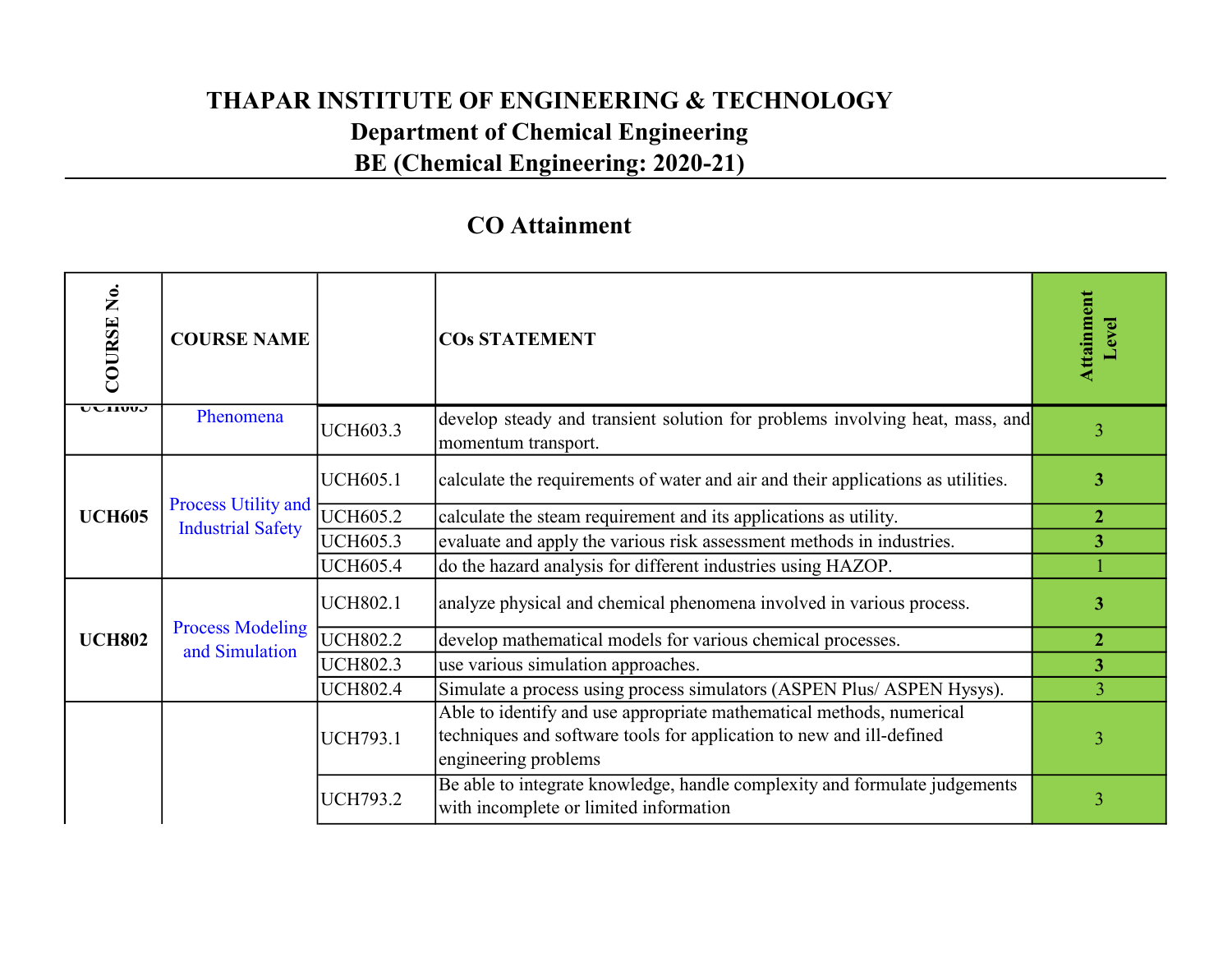| COURSE No.    | <b>COURSE NAME</b>                  |                  | <b>COS STATEMENT</b>                                                                                                                                                                                                             | Attainment<br>Level |  |
|---------------|-------------------------------------|------------------|----------------------------------------------------------------------------------------------------------------------------------------------------------------------------------------------------------------------------------|---------------------|--|
|               |                                     | <b>UCH793.3</b>  | Have the ability to redesign products, processes or systems in order to improve<br>productivity, quality, safety and other desired needs                                                                                         | 3                   |  |
|               |                                     | <b>UCH793.4</b>  | design methods, processes and techniques to unfamiliar, ill defined problems,<br>involving other disciplines                                                                                                                     | $\overline{3}$      |  |
| <b>UCH793</b> | <b>Project Semester<sup>#</sup></b> | <b>UCH793.5</b>  | Be able to design according to codes of practice and industry standards; to<br>identify limitations of codes of practice and the need for their application                                                                      | 3                   |  |
|               |                                     | <b>UCH793.6</b>  | Have the ability to investigate and define a need and identify constraints<br>including health, safety and legal issues and the impact of engineering<br>solutions in a societal and environmental context;                      | $\overline{3}$      |  |
|               |                                     | <b>UCH793.7</b>  | Be able to make engineering judgements that take cognisance of the social,<br>environmental, ethical, economic, financial, institutional and commercial<br>considerations affecting the exercise of their engineering discipline | 3                   |  |
|               |                                     | <b>UCH793.8</b>  | Have the ability to consult and work with experts in various fields in the<br>realisation of a product or system                                                                                                                 | $\overline{3}$      |  |
|               |                                     | <b>UCH793.9</b>  | Have knowledge and understanding of concepts from a range of areas outside<br>engineering                                                                                                                                        | $\overline{3}$      |  |
|               |                                     | <b>UCH793.10</b> | Be able, via knowledge and understanding of group dynamics, to exercise<br>leadership                                                                                                                                            | 3                   |  |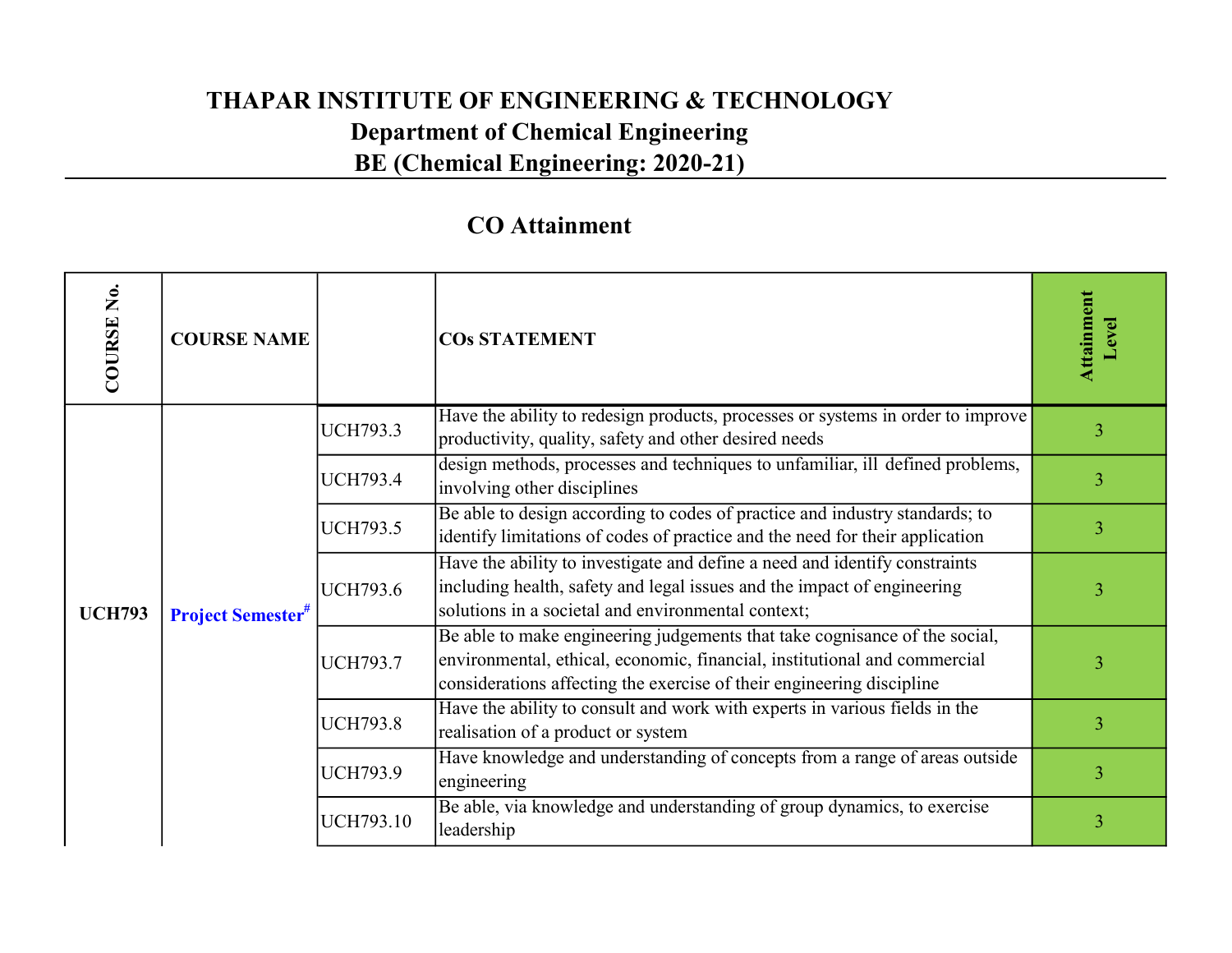| COURSE No.    | <b>COURSE NAME</b>                     |                  | <b>COS STATEMENT</b>                                                                                                                             | Attainment<br>Level |  |
|---------------|----------------------------------------|------------------|--------------------------------------------------------------------------------------------------------------------------------------------------|---------------------|--|
|               |                                        | <b>UCH793.11</b> | Be able to select and apply appropriate communication tools and write<br>technical papers and reports                                            | 3                   |  |
|               |                                        | <b>UCH793.12</b> | Be able to describe the relevant advantages and disadvantages of various<br>technologies to a audience, and to communicate effectively in public | 3                   |  |
|               |                                        | <b>UCH716.1</b>  | calculate rheological properties of foods.                                                                                                       | $\overline{2}$      |  |
|               | <b>Food Engineering</b><br>and Science | <b>UCH716.2</b>  | identify and evaluate various design parameters for equipment involved in<br>thermal processing of Food                                          | 3                   |  |
| <b>UCH716</b> |                                        | <b>UCH716.3</b>  | quantify thermal death of micro-organism and calculate spoilage probability                                                                      | $\overline{3}$      |  |
|               |                                        | <b>UCH716.4</b>  | evaluate effect of food processing and packaging /storage on food quality                                                                        | $\overline{3}$      |  |
|               |                                        | <b>UCH716.5</b>  | analyze food related hazards and HACCP method.                                                                                                   | $\overline{3}$      |  |
|               |                                        | <b>UCH712.1</b>  | use the shortcut method for binary and multicomponent distillation.                                                                              | 3                   |  |
| <b>UCH712</b> | <b>Distillation</b><br>Processes       | <b>UCH712.2</b>  | solve problems related to binary and multi-component distillation.                                                                               | $\overline{3}$      |  |
|               |                                        | <b>UCH712.3</b>  | use of operational and design aspects of enhanced distillation processes.                                                                        | $\overline{2}$      |  |
|               |                                        | <b>UCH712.4</b>  | use the concepts of column sequencing for efficient separation.                                                                                  | $\overline{3}$      |  |
|               |                                        | <b>UCH604.1</b>  | calculate the kinetic parameters of enzymatic reactions.                                                                                         | 3 <sup>1</sup>      |  |
| <b>UCH604</b> | <b>Biochemical</b><br>Engineering      | <b>UCH604.2</b>  | calculate and analyze the kinetic parameters for microbial growth.                                                                               | 3 <sup>1</sup>      |  |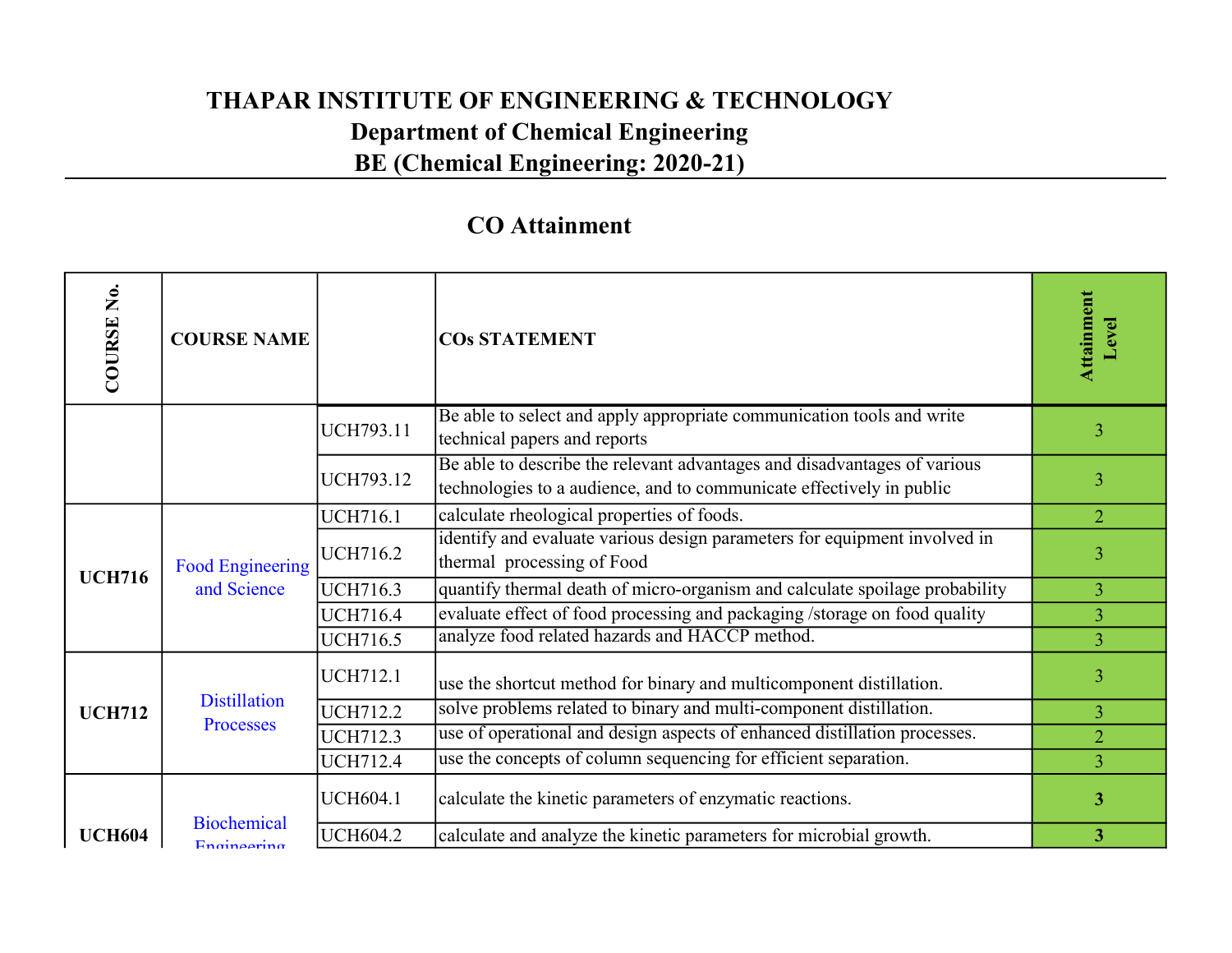| Ż.<br>COURSE  | <b>COURSE NAME</b>                 |                 | <b>COS STATEMENT</b>                                                                        | Attainment<br>Level |  |
|---------------|------------------------------------|-----------------|---------------------------------------------------------------------------------------------|---------------------|--|
|               | Engineering                        | <b>UCH604.3</b> | analyze bioprocess design and operation.                                                    | 3 <sup>1</sup>      |  |
|               |                                    | <b>UCH604.4</b> | select suitable bioreactor.                                                                 | $\overline{3}$      |  |
|               |                                    | <b>UCH610.1</b> | determine the parameters of equipment design and important steps involved in<br>design.     | 3                   |  |
| <b>UCH610</b> | <b>Process Equipment</b><br>Design | <b>UCH610.2</b> | design pressure vessels.                                                                    | $\overline{3}$      |  |
|               |                                    | <b>UCH610.3</b> | design different types of heat transfer equipment.                                          | $\overline{3}$      |  |
|               |                                    | <b>UCH610.4</b> | design different types of mass transfer equipment.                                          | 3                   |  |
|               |                                    | <b>UCH611.1</b> | perform calculations related to pumps and its operation                                     | $\overline{3}$      |  |
| <b>UCH611</b> | <b>Fluid Machinery</b>             | UCH611.2        | design pumps, compressors, and turbines                                                     | 3                   |  |
|               |                                    | <b>UCH611.3</b> | select the pumps, compressors, and turbines for various industrial needs and<br>operations. | 3                   |  |
|               |                                    | <b>UCH801.1</b> | apply various algorithms to synthesize a process flow sheet.                                | $\overline{3}$      |  |
|               | Process                            | <b>UCH801.2</b> | calculate different costs involved in a process plant.                                      | $\overline{3}$      |  |
| <b>UCH801</b> | <b>Engineering and</b>             | <b>UCH801.3</b> | calculate interest and time value of investments.                                           | $\overline{3}$      |  |
|               | <b>Plant Design</b>                | <b>UCH801.4</b> | measure profitability on investments.                                                       | $\overline{2}$      |  |
|               |                                    | <b>UCH801.5</b> | perform breakeven analysis and optimum design of a process.                                 | $\overline{2}$      |  |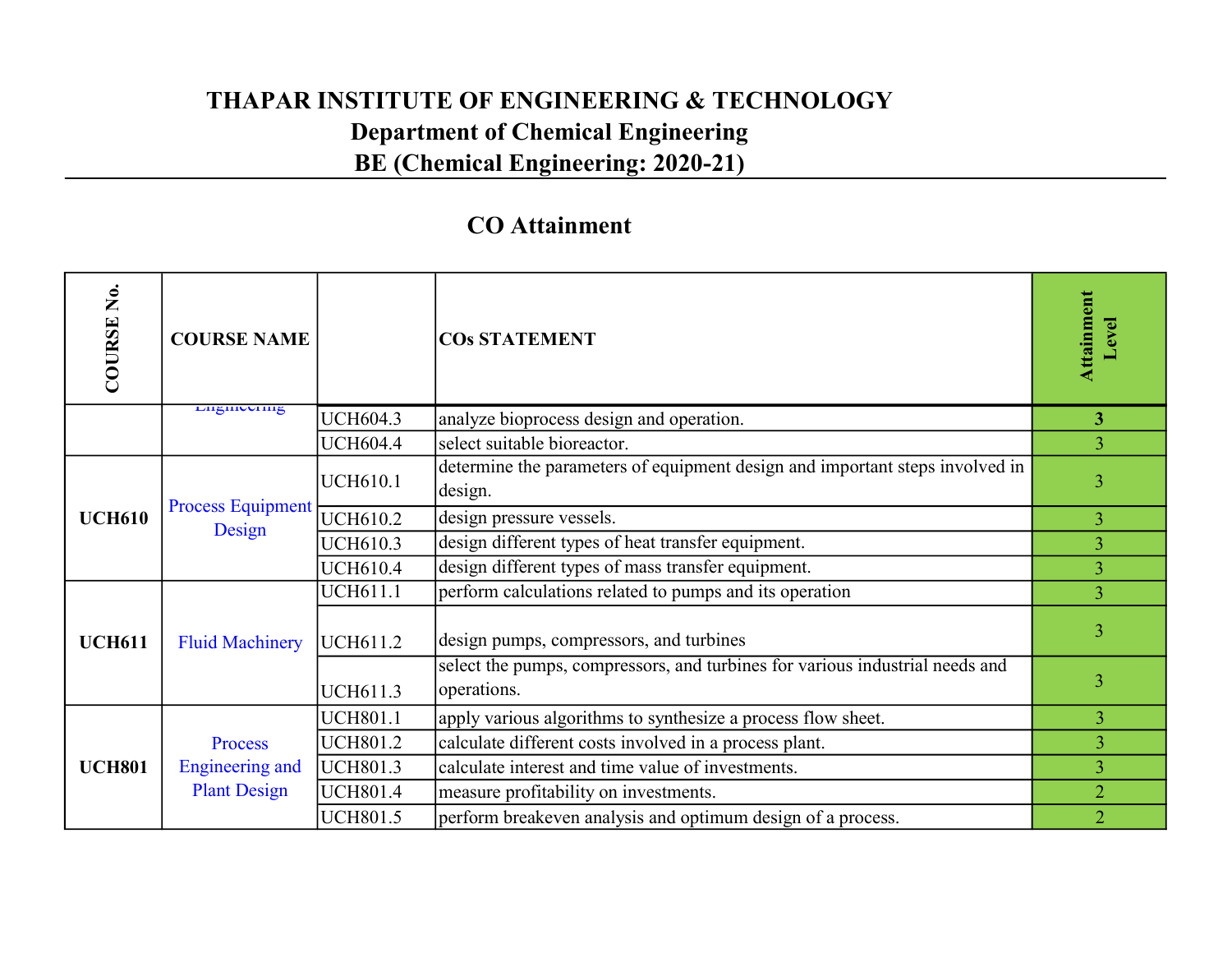| $\tilde{\mathbf{z}}$<br>URSE<br>g | <b>COURSE NAME</b>      |                 | <b>COS STATEMENT</b>                                                                                                                                                                                                                                           | $t$ aim |  |
|-----------------------------------|-------------------------|-----------------|----------------------------------------------------------------------------------------------------------------------------------------------------------------------------------------------------------------------------------------------------------------|---------|--|
|                                   | <b>Capstone Project</b> | <b>UCH893.1</b> | design a chemical process/plant system implementing an integrated approach<br>applying knowledge accrued in various professional courses.                                                                                                                      |         |  |
|                                   |                         | <b>UCH893.2</b> | work in a team and demonstrate their role in the team work.                                                                                                                                                                                                    |         |  |
| <b>UCH893</b>                     |                         | <b>UCH893.3</b> | design, analyze and optimize the design of a chemical process/plant<br>considering various requirements like reliability, optimized design,<br>manufacturing, assembly, installation, maintenance, cost and use of design<br>standards and industry standards. |         |  |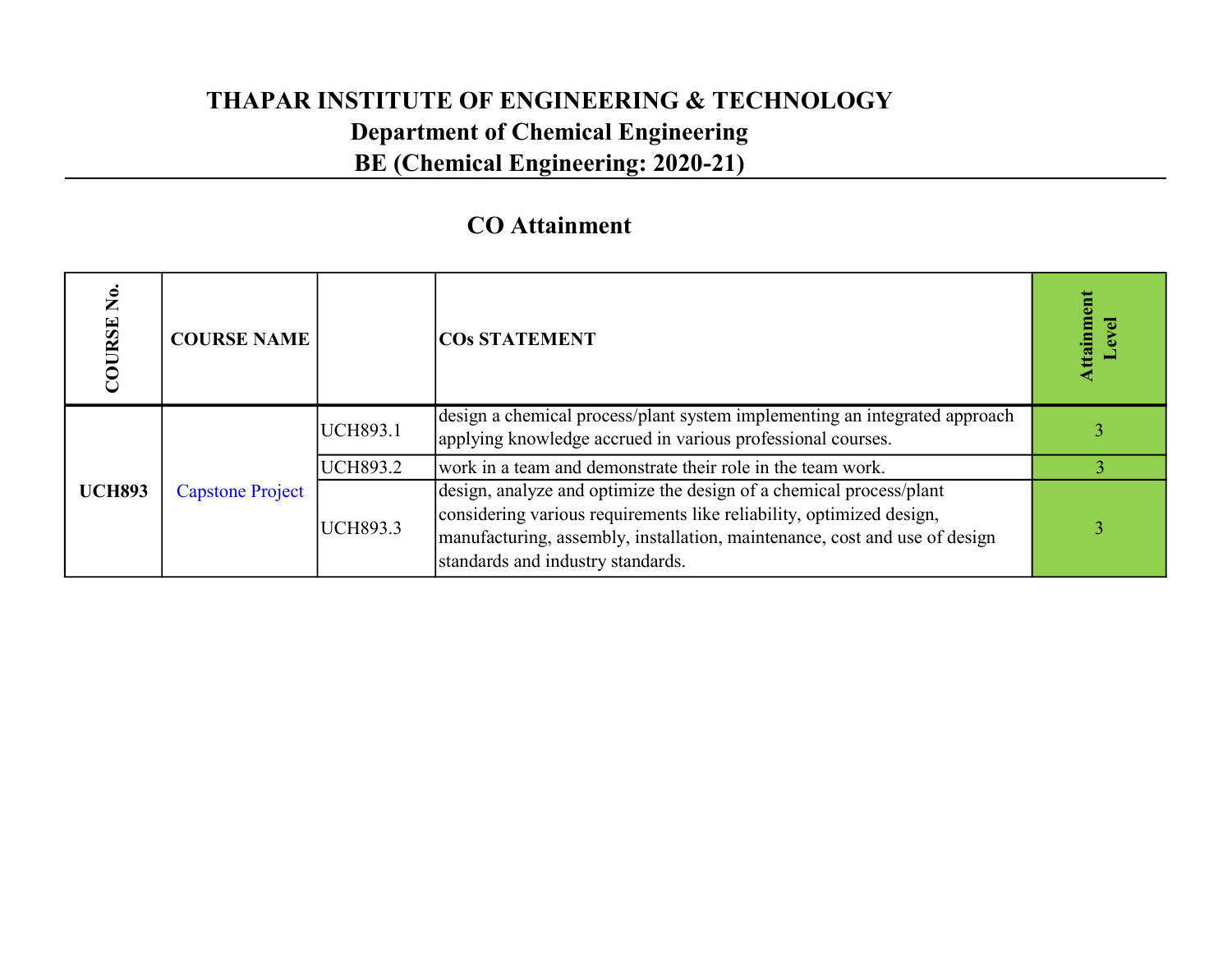| Ż.<br>COURSE  | <b>COURSE NAME</b>                              |                 | <b>COS STATEMENT</b>                                                                              | Attainment<br>evel.                                 |   |  |
|---------------|-------------------------------------------------|-----------------|---------------------------------------------------------------------------------------------------|-----------------------------------------------------|---|--|
| <b>UCH854</b> | Elective-                                       | <b>UCH854.1</b> | Identify the synthesis technique for different polymers                                           | $\overline{2}$                                      |   |  |
|               | III***Polymer<br>Science &<br><b>Technology</b> | <b>UCH854.2</b> | Differentiate various polymers on the basis of their thermal transitions and<br>molecular weight. | $\overline{2}$                                      |   |  |
|               |                                                 | <b>UCH854.3</b> | Analyze the various polymer processing techniques.                                                | 3 <sup>1</sup>                                      |   |  |
|               |                                                 | <b>UCH854.4</b> | Carry out a comparative analysis of the properties and applications of polymer                    | 3                                                   |   |  |
|               |                                                 |                 | <b>UCH850.1</b>                                                                                   | select the appropriate characterization parameters. | 3 |  |
| <b>UCH850</b> | Elective-IV***<br>Petroleum &                   | <b>UCH850.2</b> | specify the properties of petroleum products.                                                     | $\overline{3}$                                      |   |  |
|               | Petrochemicals                                  | <b>UCH850.3</b> | attain knowledge of various separation & conversion processes involved in<br>petroleum refining   | 3                                                   |   |  |
|               |                                                 | <b>UCH850.4</b> | attain knowledge of manufacturing of various petrochemical products                               |                                                     |   |  |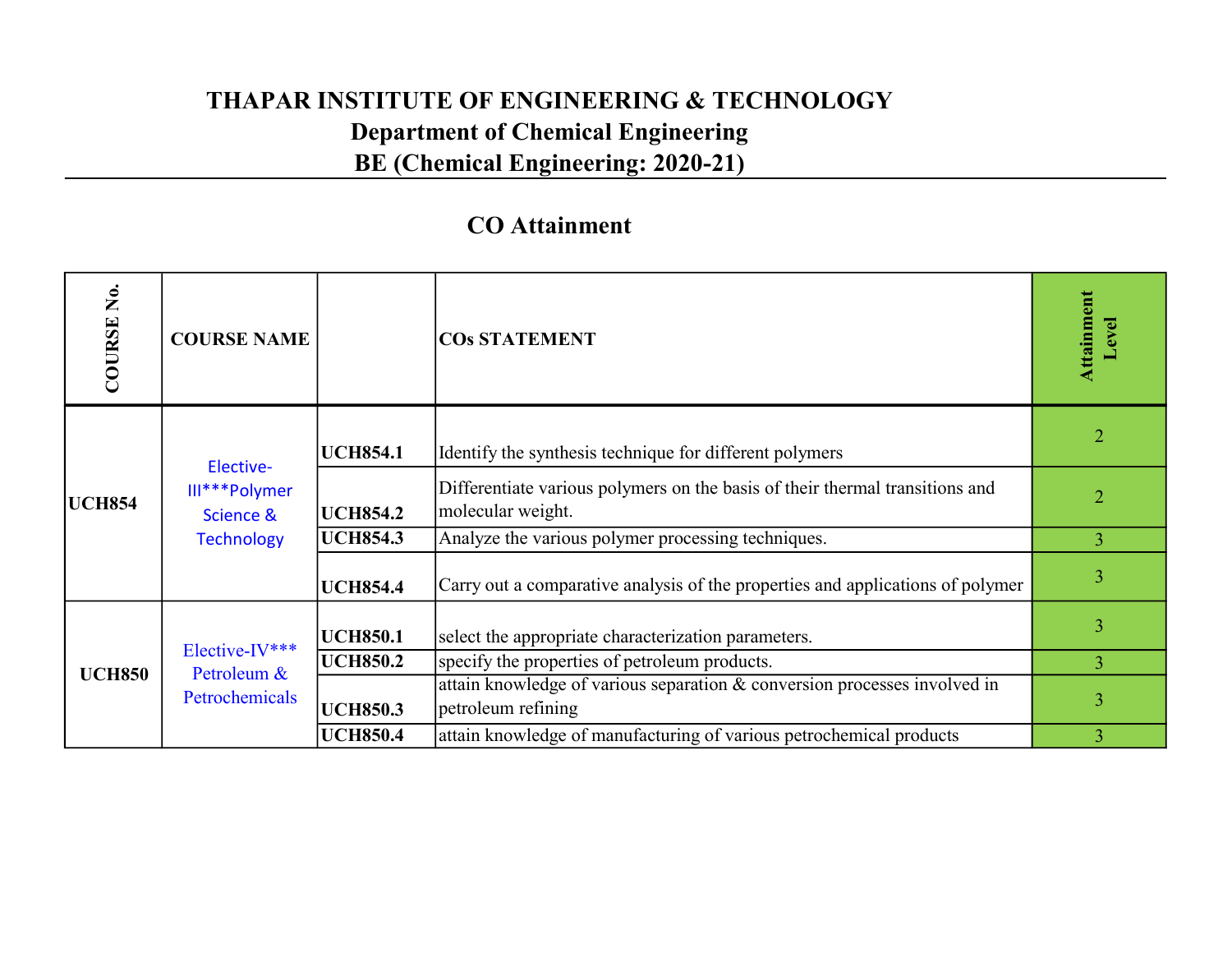### PO Attainment (2020-21)

|                 | <b>Attinmnet Level</b>                                                                                                                                                                                                                                                                                          |      |
|-----------------|-----------------------------------------------------------------------------------------------------------------------------------------------------------------------------------------------------------------------------------------------------------------------------------------------------------------|------|
| PO1             | Engineering knowledge: Apply the knowledge of mathematics,<br>engineering fundamentals,<br>and<br>science,<br>an<br>engineering<br>specialization to the solution of complex engineering problems.                                                                                                              | 2.74 |
| PO <sub>2</sub> | Problem analysis: Identify, formulate, review research literature,<br>and analyze complex engineering problems reaching substantiated<br>conclusions using first principles of mathematics, natural sciences,<br>and engineering sciences.                                                                      | 2.69 |
| PO <sub>3</sub> | <b>Design/development of solutions:</b> Design solutions for complex<br>engineering problems and design system components or processes<br>that meet the specified needs with appropriate consideration for the<br>public health and safety, and the cultural, societal,<br>and<br>environmental considerations. | 2.71 |
| PO <sub>4</sub> | Conduct investigations of complex problems: Use research-<br>based knowledge and research methods including design of<br>experiments, analysis and interpretation of data, and synthesis of<br>the information to provide valid conclusions.                                                                    | 2.79 |
| PO <sub>5</sub> | Modern tool usage: Create, select, and apply appropriate<br>techniques, resources, and modern engineering and IT tools<br>including prediction and modeling to complex engineering<br>activities with an understanding of the limitations.                                                                      | 2.85 |
| PO <sub>6</sub> | The engineer and society: Apply reasoning informed by the<br>contextual knowledge to assess societal, health, safety, legal and<br>cultural issues and the consequent responsibilities relevant to the<br>professional engineering practice.                                                                    | 2.53 |
| PO <sub>7</sub> | <b>Environment and sustainability:</b> Understand the impact of the<br>professional engineering solutions in societal and environmental<br>contexts, and demonstrate the knowledge of, and need for<br>sustainable development.                                                                                 | 2.80 |
| PO <sub>8</sub> | Ethics: Apply ethical principles and commit to professional ethics<br>and responsibilities and norms of the engineering practice.                                                                                                                                                                               | 2.87 |